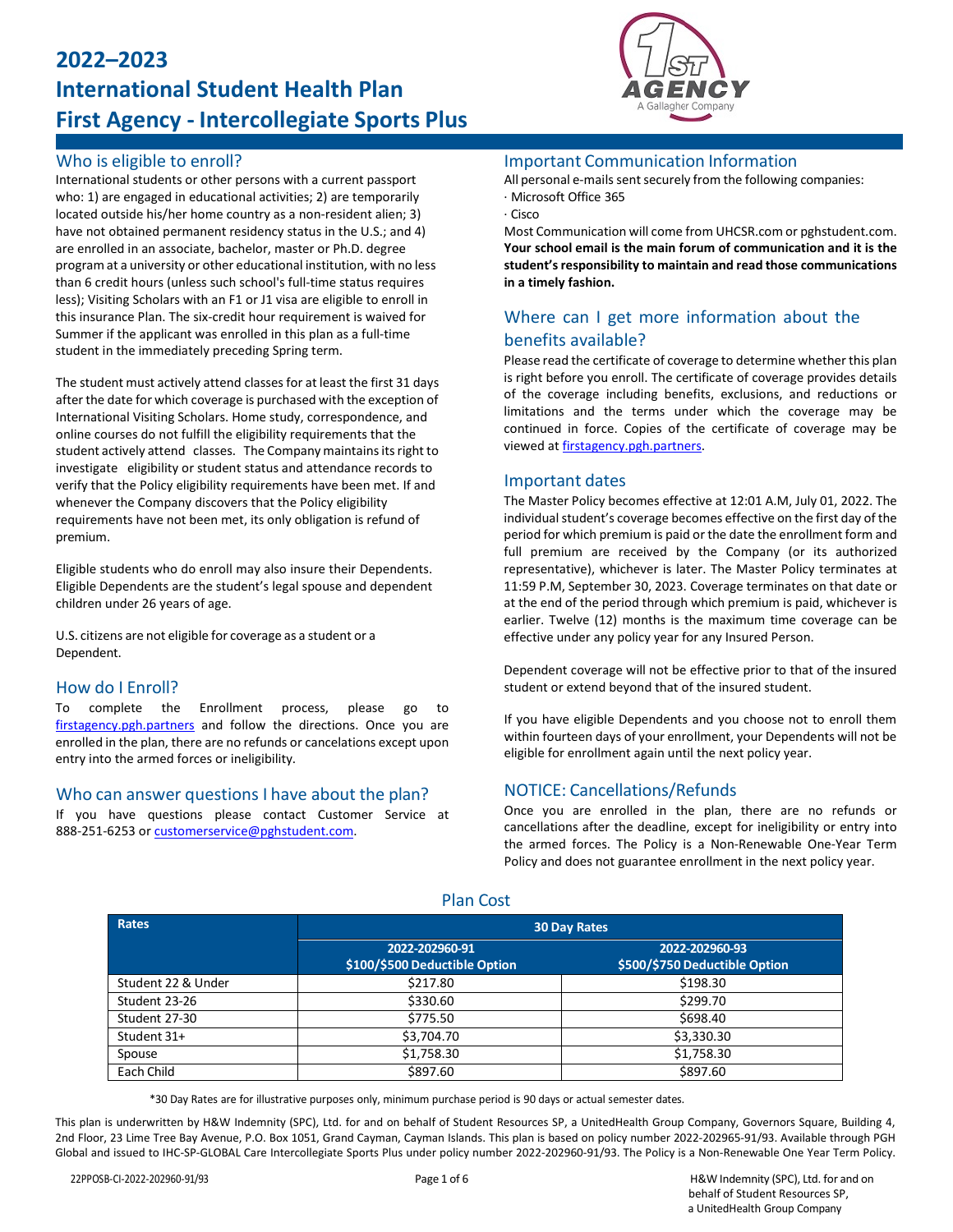| Highlights of the Student Only Health Plan of Benefits offered by H&W Indemnity (SPC), Ltd.<br>for and on behalf of Student Resources SP, a UnitedHealth Group Company                                                                                                                                                   |                                                                                                                                                                                                                                               |                                                       |  |  |
|--------------------------------------------------------------------------------------------------------------------------------------------------------------------------------------------------------------------------------------------------------------------------------------------------------------------------|-----------------------------------------------------------------------------------------------------------------------------------------------------------------------------------------------------------------------------------------------|-------------------------------------------------------|--|--|
| Preferred Providers: The Preferred Provider Network for this plan is UnitedHealthcare Choice Plus. Preferred Providers can be found<br>using the following link: firstagency.pgh.partners                                                                                                                                |                                                                                                                                                                                                                                               |                                                       |  |  |
| Student Health Center Benefits: The Deductible and Copays will be waived and benefits will be paid at the Preferred Provider level of benefits<br>when treatment is rendered at the Student Health Center.                                                                                                               |                                                                                                                                                                                                                                               |                                                       |  |  |
|                                                                                                                                                                                                                                                                                                                          | <b>Preferred Providers</b>                                                                                                                                                                                                                    | <b>Out-of-Network Providers</b>                       |  |  |
| <b>Overall Plan Maximum</b>                                                                                                                                                                                                                                                                                              | There is no overall maximum dollar limit on the policy                                                                                                                                                                                        |                                                       |  |  |
| <b>Plan Deductible</b>                                                                                                                                                                                                                                                                                                   | 2022-202960-91                                                                                                                                                                                                                                |                                                       |  |  |
|                                                                                                                                                                                                                                                                                                                          | \$100 (Per Insured Person, Per Policy Year)                                                                                                                                                                                                   | \$500 (Per Insured Person, Per Policy Year)           |  |  |
|                                                                                                                                                                                                                                                                                                                          | 2022-202960-93                                                                                                                                                                                                                                |                                                       |  |  |
|                                                                                                                                                                                                                                                                                                                          | \$500 (Per Insured Person, Per Policy Year)                                                                                                                                                                                                   | \$750 (Per Insured Person, Per Policy Year)           |  |  |
| <b>Out-of-Pocket Maximum</b><br>After the Out-of-Pocket Maximum has been satisfied,<br>Covered Medical Expenses will be paid at 100% for the<br>remainder of the Policy Year subject to any applicable<br>benefit maximums. Refer to the plan certificate for<br>details about how the Out-of-Pocket Maximum<br>applies. | \$6,850 (Per Insured Person, Per Policy Year)                                                                                                                                                                                                 | \$10,000 (Per Insured Person, Per Policy Year)        |  |  |
| Coinsurance<br>All benefits are subject to satisfaction of the<br>Deductible, specific benefit limitations, maximums<br>and Copays as described in the plan certificate.                                                                                                                                                 | 80% of Allowed Amount for Covered<br><b>Medical Expenses</b>                                                                                                                                                                                  | 70% of Allowed Amount for Covered Medical<br>Expenses |  |  |
| <b>Prescription Drugs</b><br>Prescriptions must be filled at a UHCP network<br>pharmacy. Mail order through UHCP at 2.5 times the<br>retail Copay up to a 90 day supply.                                                                                                                                                 | \$15 Copay for Tier 1<br>30% Coinsurance per prescription for Tier 2<br>45% Coinsurance per prescription for Tier 3<br>Up to a 31-day supply per prescription<br>filled at a UnitedHealthcare Pharmacy<br>(UHCP)<br>not subject to deductible | No Benefits                                           |  |  |
| <b>Preventive Care Services</b><br>Including but not limited to: annual physicals, GYN<br>exams, routine screenings and immunizations.<br>Preventive care limits apply based on age and risk<br>group.                                                                                                                   | 100% of Allowed Amount                                                                                                                                                                                                                        | No Benefits                                           |  |  |
| The following services have per service Copays<br>This list is not all inclusive. Please read the plan<br>certificate for complete listing of Copays.                                                                                                                                                                    | Physician's Visits: \$30 not subject to<br>deductible<br>Medical Emergency: \$250 not subject to<br>Deductible                                                                                                                                | Medical Emergency: \$250 not subject to<br>Deductible |  |  |
| <b>Pediatric Dental and Vision Benefits</b>                                                                                                                                                                                                                                                                              | Refer to the plan certificate for details (age limits apply).                                                                                                                                                                                 |                                                       |  |  |
| <b>Intercollegiate Sports</b><br>(\$10,000 Maximum For Each Injury)                                                                                                                                                                                                                                                      | Paid as any other Injury                                                                                                                                                                                                                      | Paid as any other Injury                              |  |  |
| UnitedHealthcare Global: Global Emergency Services                                                                                                                                                                                                                                                                       | International Students are covered worldwide except in their home country.                                                                                                                                                                    |                                                       |  |  |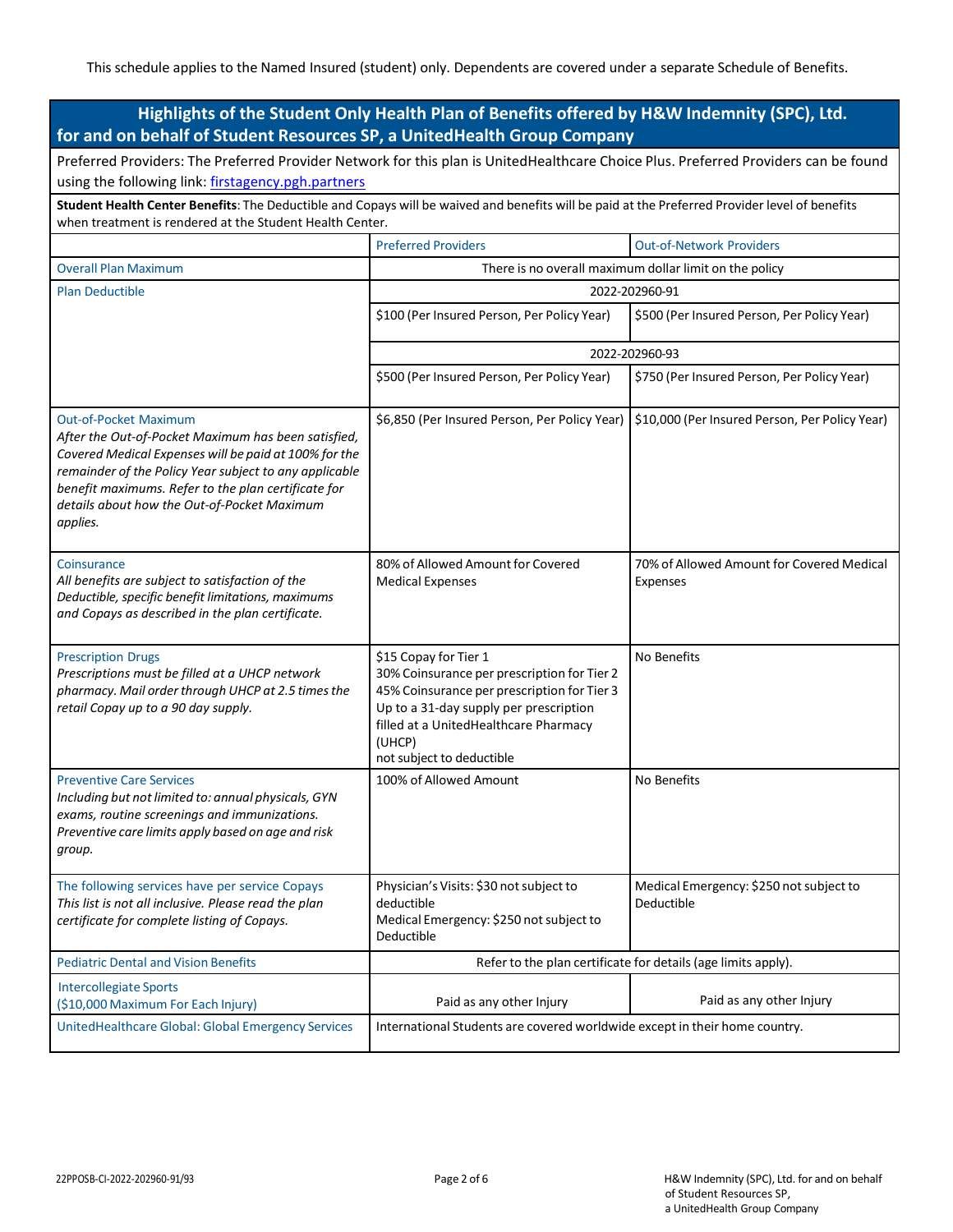## **Highlights of the Dependent Only Health Plan of Benefits offered by H&W Indemnity (SPC), Ltd. for and on behalf of Student Resources SP, a UnitedHealth Group Company**

Preferred Providers: The Preferred Provider Network for this plan is UnitedHealthcare Choice Plus. Preferred Providers can be found using the following link: [firstagency.pgh.partners](https://firstagency.pgh.partners/)

|                                                                                                                                                                                                                                        | <b>Preferred Providers</b>                                                                                                                                                                                    | <b>Out-of-Network Providers</b>                       |  |
|----------------------------------------------------------------------------------------------------------------------------------------------------------------------------------------------------------------------------------------|---------------------------------------------------------------------------------------------------------------------------------------------------------------------------------------------------------------|-------------------------------------------------------|--|
| <b>Overall Plan Maximum</b>                                                                                                                                                                                                            | \$250,000 (Per Insured Person, Per Policy Year)                                                                                                                                                               |                                                       |  |
| <b>Plan Deductible</b>                                                                                                                                                                                                                 | 2022-202960-91                                                                                                                                                                                                |                                                       |  |
|                                                                                                                                                                                                                                        | \$250 (Per Insured Person, Per Policy Year)                                                                                                                                                                   | \$750 (Per Insured Person, Per Policy Year)           |  |
|                                                                                                                                                                                                                                        | 2022-202960-93                                                                                                                                                                                                |                                                       |  |
|                                                                                                                                                                                                                                        | \$500 (Per Insured Person, Per Policy Year)                                                                                                                                                                   | \$750 (Per Insured Person, Per Policy Year)           |  |
| Coinsurance<br>All benefits are subject to satisfaction of the<br>Deductible, specific benefit limitations, maximums<br>and Copays as described in the plan certificate.                                                               | 80% of Allowed Amount for Covered<br><b>Medical Expenses</b>                                                                                                                                                  | 70% of Allowed Amount for Covered Medical<br>Expenses |  |
| <b>Prescription Drugs</b><br>Prescriptions must be filled at a UHCP network<br>pharmacy. Mail order through UHCP at 2.5 times the<br>retail Copay up to a 90 day supply.                                                               | \$15 Copay for Tier 1<br>25% Coinsurance per prescription for Tier 2<br>40% Coinsurance per prescription for Tier 3<br>Up to a 31-day supply per prescription filled<br>at a UnitedHealthcare Pharmacy (UHCP) | No Benefits                                           |  |
| <b>Preventive Care Services</b><br>Including but not limited to: annual physicals, GYN<br>exams, routine screenings and immunizations.<br>Preventive care limits apply based on age and risk<br>group. \$1,000 maximum per Policy Year | 100% of Allowed Amount                                                                                                                                                                                        | No Benefits                                           |  |
| The following services have per service Copays<br>This list is not all inclusive. Please read the plan<br>certificate for complete listing of Copays.                                                                                  | Medical Emergency: \$200 not subject to<br>Deductible<br>Room & Board: \$500 not subject to<br>Deductible                                                                                                     | Medical Emergency: \$200 not subject to<br>Deductible |  |
| <b>Pediatric Dental and Vision Benefits</b>                                                                                                                                                                                            | Refer to the plan certificate for details (age limits apply).                                                                                                                                                 |                                                       |  |
| UnitedHealthcare Global: Global Emergency Services                                                                                                                                                                                     | International Students are covered worldwide except in their home country.                                                                                                                                    |                                                       |  |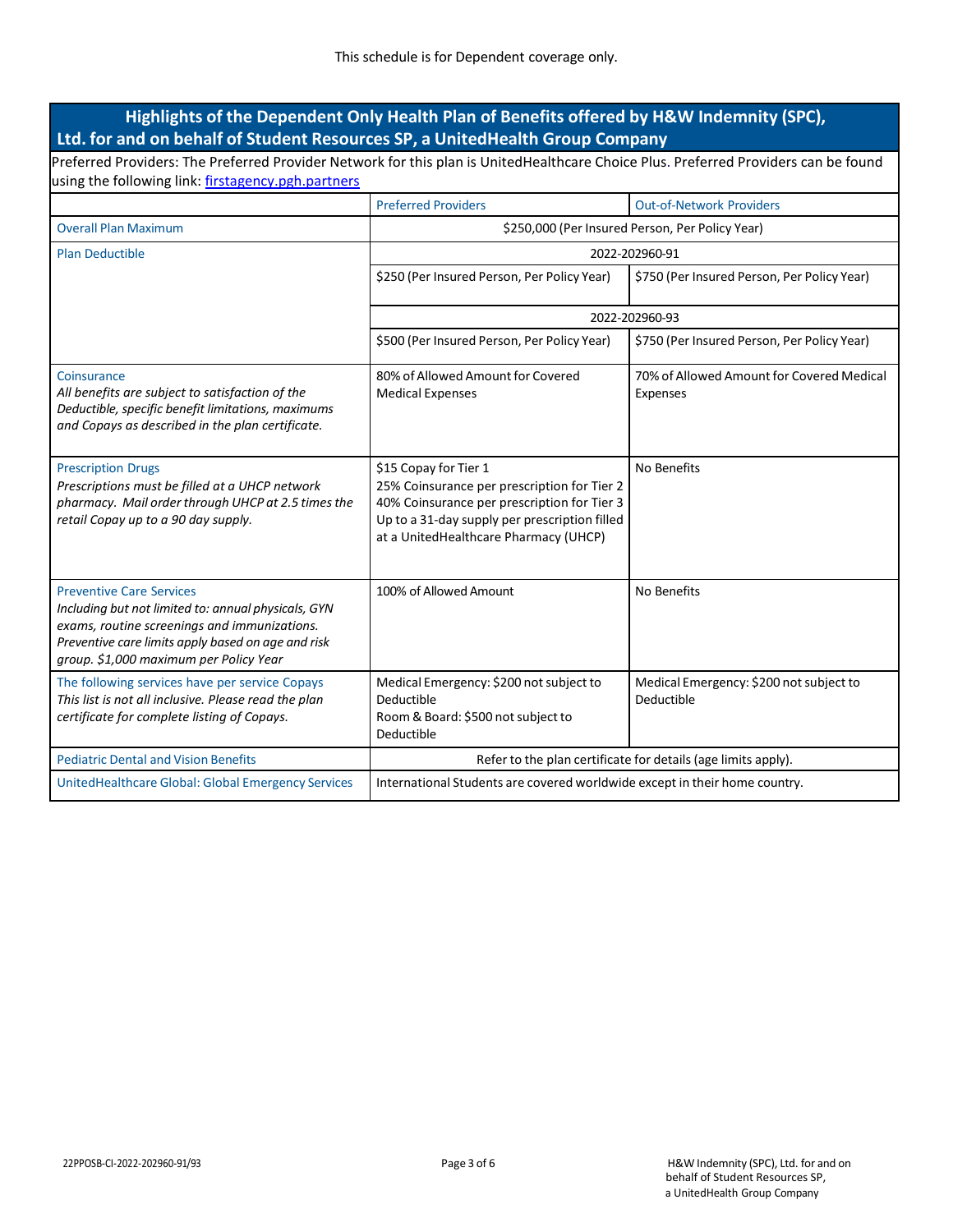#### Exclusions and Limitations:

No benefits will be paid for: a) loss or expense caused by, contributed to, or resulting from; or b) treatment, services or supplies for, at, or related to any of the following:

- 1. Acne.
- 2. Acupuncture.
- 3. Addiction, such as:
	- Nicotine addiction, except as specifically provided in the Policy.
	- Caffeine addiction.
	- Non-chemical addiction, such as: gambling, sexual, spending, shopping, working and religious.
- Codependency.
- 4. Biofeedback.
- 5. Cosmetic procedures, except reconstructive procedures to correct an Injury or treat a Sickness for which benefits are otherwise payable under the Policy or for newborn or adopted children. The primary result of the procedure is not a changed or improved physical appearance.
- 6. Custodial Care.
	- Care provided in: rest homes, health resorts, homes for the aged, halfway houses, college infirmaries or places mainly for domiciliary or Custodial Care.
	- Extended care in treatment or substance abuse facilities for domiciliary or Custodial Care.
- 7. Dental treatment, except:
	- For accidental Injury to Sound, Natural Teeth.
	- This exclusion does not apply to benefits specifically provided in Pediatric Dental Services.
- 8. Elective Surgery or Elective Treatment.
- 9. Foot care for the following:
	- Routine foot care including the care, cutting and removal of corns, calluses, and bunions (except capsular or bone surgery). This exclusion does not apply to preventive foot care for Insured Persons with diabetes.
- 10. Health spa or similar facilities. Strengthening programs.
- 11. Home health care.
- 12. Hospice care.
- 13. Immunizations, except as specifically provided in the Policy. Preventive medicines or vaccines, except where required for treatment of a covered Injury or as specifically provided in the Policy.
- 14. Injury or Sickness for which benefits are paid or payable under any Workers' Compensation or Occupational Disease Law or Act, or similar legislation.
- 15. Injury or Sicknessinside the Insured's home country.
- 16. Injury or Sickness outside the United States and its possessions, except when traveling for academic study abroad programs, business, pleasure or to or from the Insured's home country.
- 17. Injury or Sickness when claims payment and/or coverage is prohibited by applicable law.
- 18. Injury sustained while:
	- Participating in any interscholastic or professional sport, contest or competition.
	- Traveling to or from such sport, contest or competition as a participant.
	- Participating in any practice or conditioning program for such sport, contest or competition.
- 19. Investigational services.
- 20. Participation in a riot or civil disorder. Commission of or attempt to commit a felony.
- 21. Prescription Drugs, services or supplies as follows:
	- Therapeutic devices or appliances, including: hypodermic needles, syringes, support garments and other non-medical substances, regardless of intended use, except as specifically provided in the Policy.
	- Immunization agents, except as specifically provided in the Policy. Biological sera. Blood or blood products administered on an outpatient basis.
	- Drugslabeled, "Caution limited by federal law to investigational use" or experimental drugs.
	- Products used for cosmetic purposes.
	- Drugs used to treat or cure baldness. Anabolic steroids used for body building.
	- Anorectics- drugs used for the purpose of weight control.
	- Fertility agents or sexual enhancement drugs, such as Parlodel, Pergonal, Clomid, Profasi, Metrodin, Serophene, or Viagra.
	- Growth hormones.
	- Refills in excess of the number specified or dispensed after one (1) year of date of the prescription.
- 22. Reproductive services for the following:
	- Procreative counseling.
	- Genetic counseling and genetic testing.
	- Cryopreservation of reproductive materials. Storage of reproductive materials.
	- Fertility tests.
	- Infertility treatment (male or female), including any services or supplies rendered for the purpose or with the intent of inducing conception.
	- Premarital examinations.
	- Impotence, organic or otherwise.
	- Female sterilization procedures, except as specifically provided in the Policy.
	- Vasectomy.
	- Sexual reassignment surgery.
	- Reversal of sterilization procedures.
- 23. Research or examinations relating to research studies, or any treatment for which the patient or the patient's representative must sign an informed consent document identifying the treatment in which the patient is to participate as a research study or clinical research study.
- 24. Routine eye examinations. Eye refractions. Eyeglasses. Contact lenses. Prescriptions or fitting of eyeglasses or contact lenses. Vision correction surgery. Treatment for visual defects and problems. This exclusion does not apply as follows:
	- When due to a covered Injury or disease process.
	- To benefits specifically provided in Pediatric Vision Services.
- 25. Routine Newborn Infant Care, and well-baby nursery and related Physician charge, except as specifically provided in the Policy.
- 26. Preventive care services. Routine physical examinations and routine testing. Preventive testing or treatment. Screening exams or testing in the absence of Injury or Sickness. This exclusion does not apply to benefits specifically provided in the Policy.
- 27. Services provided normally without charge by the Health Service of the institution attended by the Insured or services covered or provided by a student health fee.
- 28. Deviated nasal septum, including submucous resection and/or other surgical correction thereof. Nasal and sinus surgery, except for treatment of a covered Injury or treatment of chronic sinusitis.
- 29. Speech therapy, except as specifically provided in the Policy.
- 30. Supplies, except as specifically provided in the Policy.
- 31. Surgical breast reduction, breast augmentation, breast implants or breast prosthetic devices, or gynecomastia; except as specifically provided in the Policy.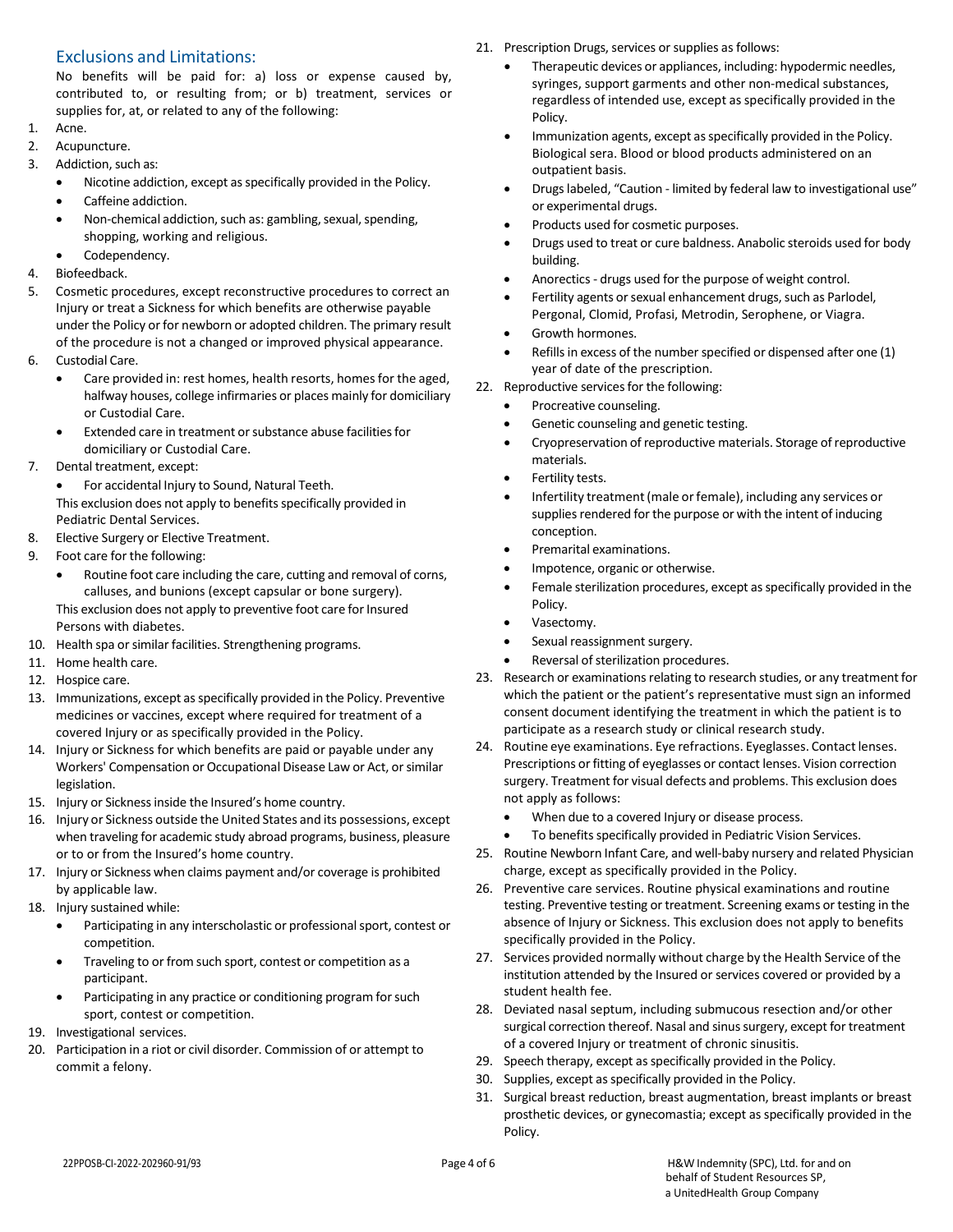- 32. Treatment in a Government hospital, unlessthere is a legal obligation for the Insured Person to pay for such treatment.
- 33. War or any act of war, declared or undeclared; or while in the armed forces of any country (a pro-rata premium will be refunded upon request for such period not covered).
- 34.Weight management. Weight reduction. Nutrition programs. Treatment for obesity. Surgery for removal of excess skin or fat. This exclusion does not apply to benefits specifically provided in the Policy.

#### UnitedHealthcare Global: Global Emergency **Services**

If you are a student insured with this insurance plan, you and your insured spouse, Domestic Partner or Civil Union Partner and insured minor child(ren) are eligible for UnitedHealthcare Global Emergency Services. The requirements to receive these services are as follows:

International Students, insured spouse, Domestic Partner or Civil Union Partner and insured minor child(ren): you are eligible to receive UnitedHealthcare Global services worldwide, except in your home country.

The Assistance and Evacuation Benefits and related services are not meant to be used in lieu of or replace local emergency services such as an ambulance requested through emergency 911 telephone assistance. **All services must be arranged and provided by UnitedHealthcare Global; any services not arranged by UnitedHealthcare Global will not be considered for payment.** If the condition is an emergency, you should go immediately to the nearest physician or hospital without delay and then contact the 24 hour Emergency Response Center. UnitedHealthcare Global will then take the appropriate action to assist you and monitor your care until the situation is resolved.

Key Assistance Benefits include:

- Emergency Evacuation
- Dispatch of Doctors/Specialists
- Medical Repatriation
- Transportation After Stabilization
- Transportation to Join a Hospitalized Insured Person
- Return of Minor Children
- Repatriation of Remains

Also includes additional assistance services to support your medical needs while away from home or campus. Check your plan certificate for details, descriptions and program exclusions and limitations.

To access services please refer to the phone number on the your ID Card or access My Account and select My Benefits/Additional Benefits/UHC Global Emergency Services.

When calling the UnitedHealthcare Global Operations Center, please be prepared to provide:

- Caller's name, telephone and (if possible) fax number, and relationship to the patient; Patient's name, age, sex, and UnitedHealthcare Global ID Number as listed on the back of your Medical ID Card
- Description of the patient's condition;
- Name, location, and telephone number of hospital, if applicable;
- Name and telephone number of the attending physician; and
- Information of where the physician can be immediately reached.

All medical expenses related to hospitalization and treatment costs incurred should be submitted to H&W Indemnity (SPC), Ltd. for and on behalf of Student Resources SP for consideration and are subject to all Policy benefits, provisions, limitations, and exclusions. All assistance and evacuation benefits and related services must be arranged and provided by UnitedHealthcare Global. **Claimsfor reimbursement ofservices not provided by UnitedHealthcare Global will not be accepted.** A full description of the benefits, services, exclusions and limitations may be found in your plan certificate or the Master Policy.